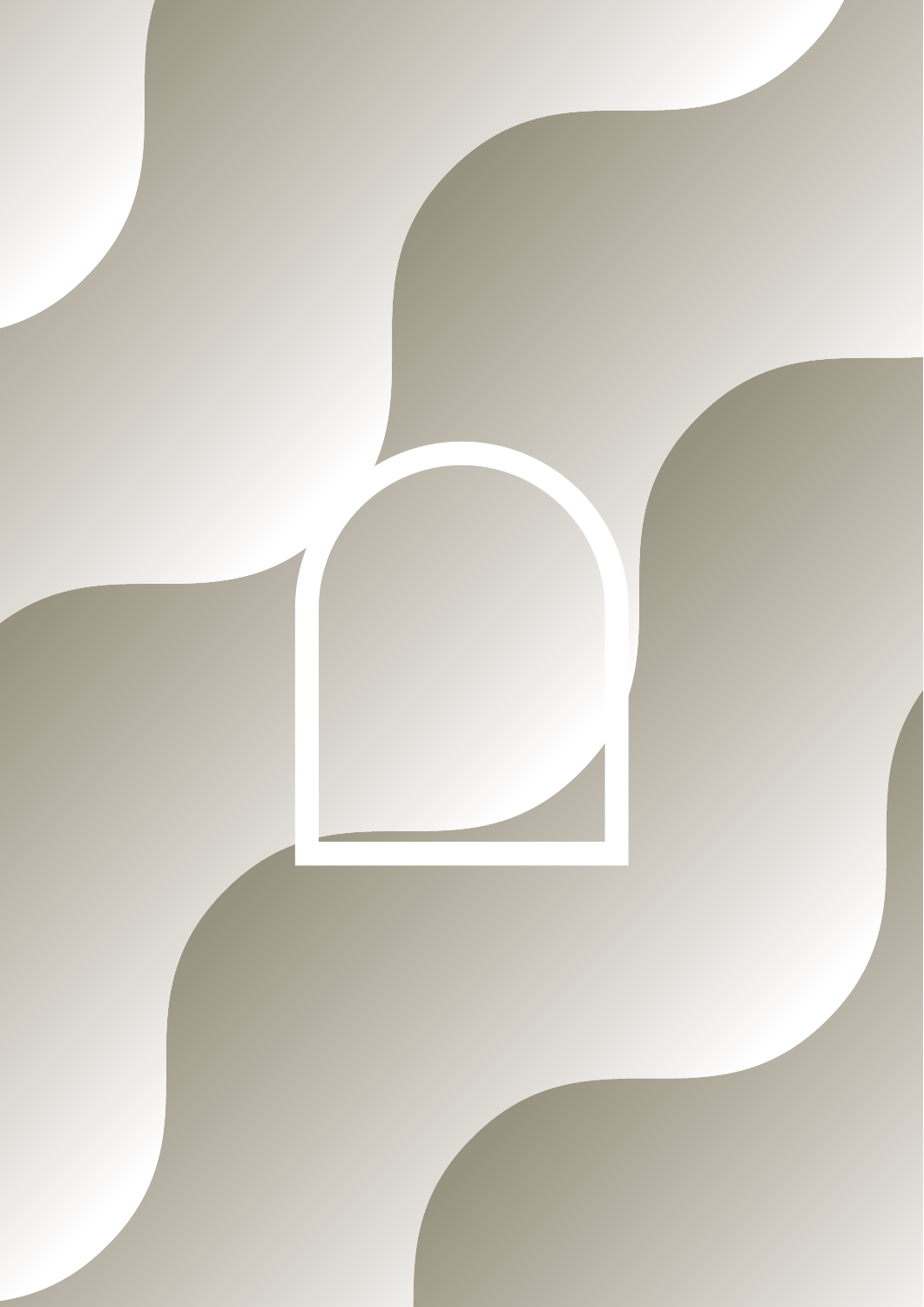**Applications are now open for the Deep Dive Residency!**

**Applications close at midnight on Monday 11th of July, 2022.**







**Port Adelaide Enfield** 

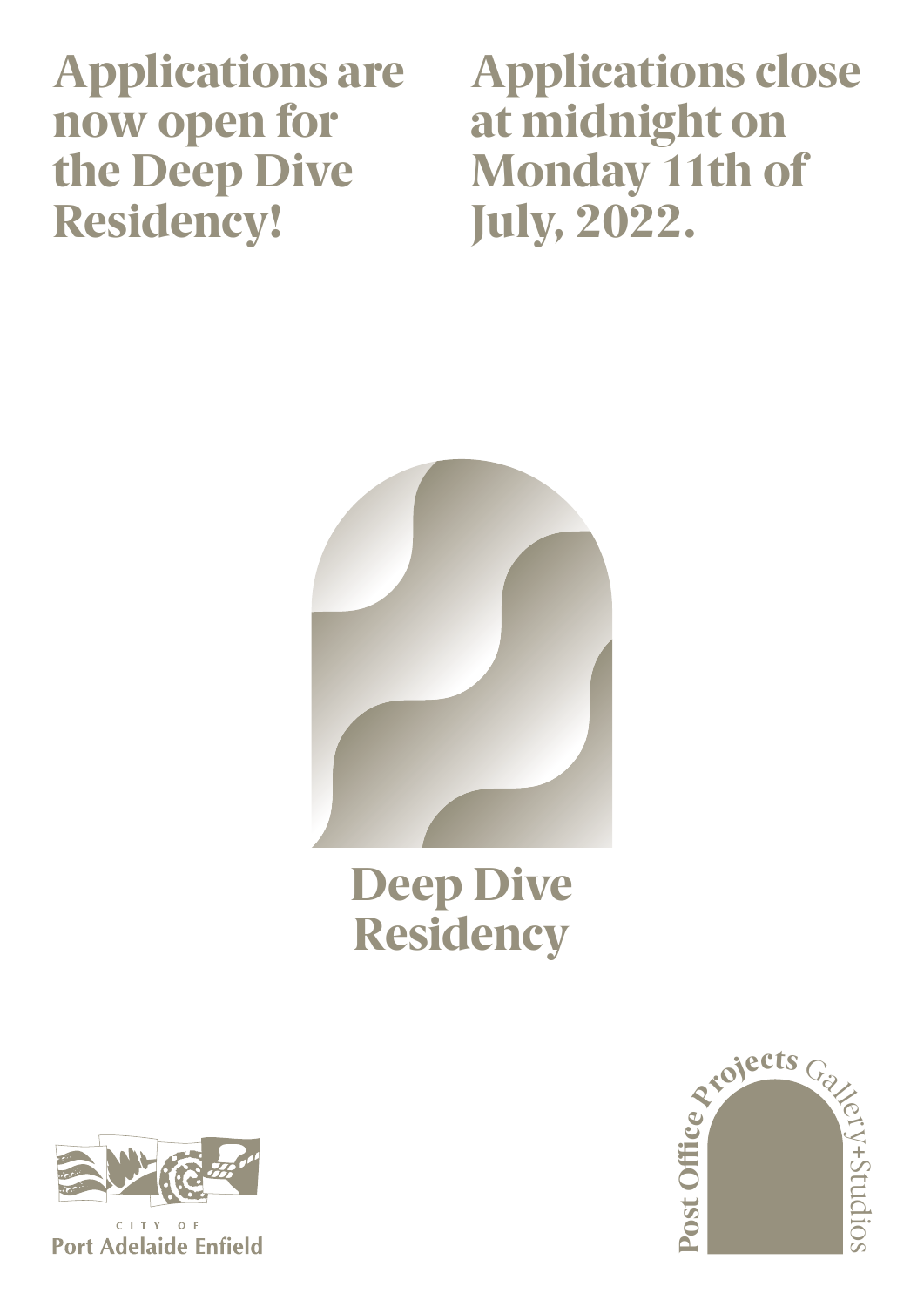# **Deep Dive**

The Post Office Projects Deep Dive Studio residency program is a new series of artist-in-residence opportunities for visual artists living in the City of Port Adelaide Enfield. Each recipient will receive access to the POP Project Studio for a period of three weeks, during which time they will take a deep dive into their arts practice. Artists will receive a fee of \$600 to support their time in the studio, and a materials allowance of \$200. At the conclusion of each residency, Deep Dive Residency Co-ordinator Karen Tate and POP Director Eleanor Scicchitano will work with the artist-in-residence to host a professional development showing/artist talk or pop-up exhibition, with artists and curators invited to hear from the resident, and to engage with the work they have been undertaking during their time in the studio.

## **The Residency**

**Residency Periods • 2022 • August – November**

- Total time in studio: Three weeks. Artists are expected to contribute to an active studio environment, throughout their time at POP.
- ⚫ Successful artists will be paid a fee of \$600 per Deep Dive Residency in two instalments. They will receive a materials allowance of \$200 per Deep Dive Residency. If you are submitting an application as a collaboration, these fees must be shared between you.
- ⚫ Artists must sign a Studio Lease Agreement prior to commencing their time in the Studio.
- ⚫ Artists must complete an Evaluation at the conclusion of their residency.



OFF-LINE 175 St Vincent St Kaurna Country Port Adelaide 5015 South Australia

ON-LINE Web: www.postofficeprojects.com.au Email: postofficeprojects@gmail.com FB: Post Office Projects Gallery + Studios IG: @pop\_gallerystudios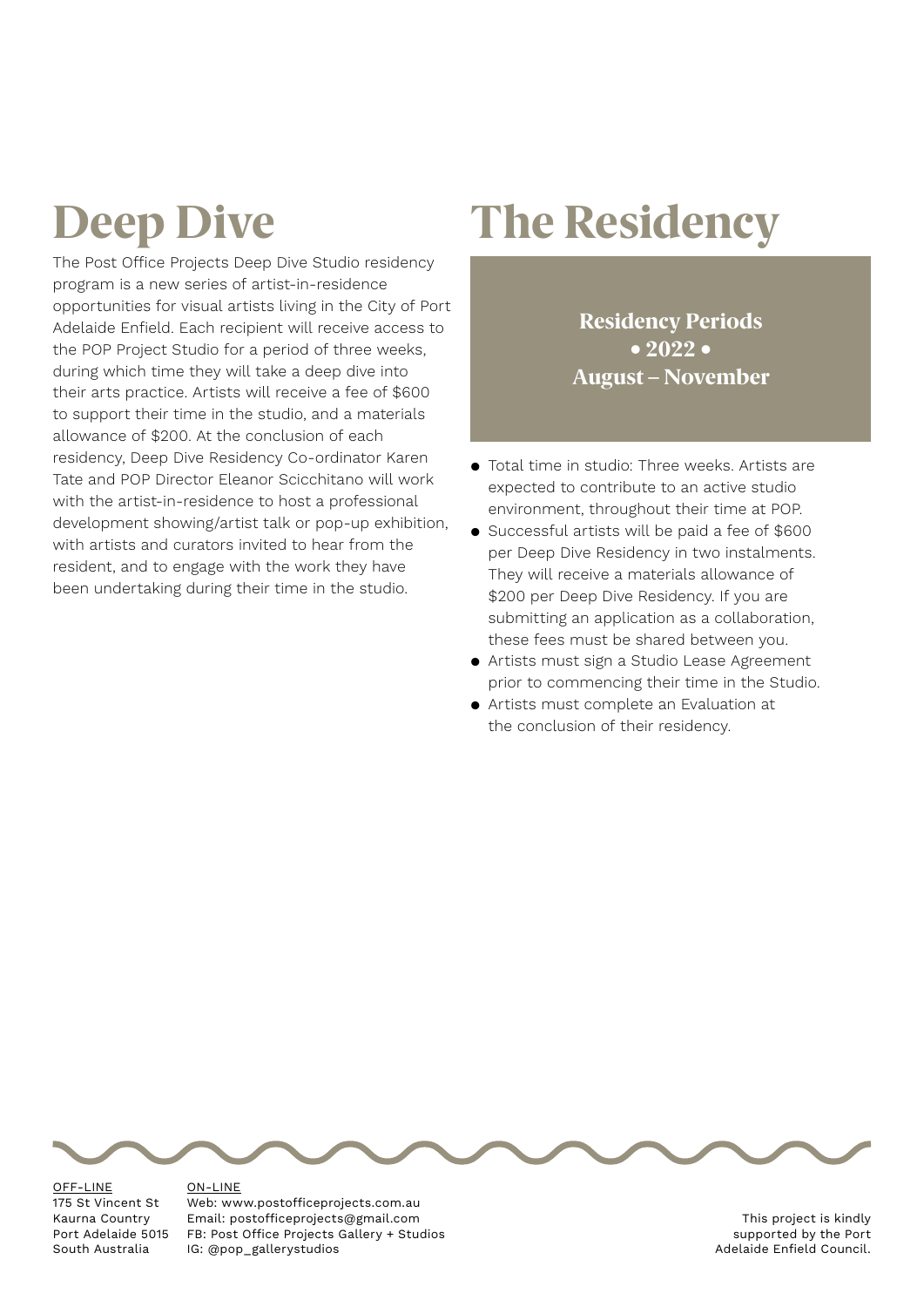### **Studio Details**





- ⚫ 13sqm (approx.) located on ground floor
- ⚫ Two large windows
- Ramp access
- ⚫ Shared kitchenette
- ⚫ Accessible wash-room facilities
- ⚫ Access to electricity
- ⚫ Wash-up sink located in dock area
- ⚫ Desk and chair located in the studio
- ⚫ Wi-Fi Internet
- 24/7 building alarmed and accessible

NOTE: Any artist wishing to use hazardous materials must contact the Director prior to submitting an application.



OFF-LINE 175 St Vincent St Kaurna Country Port Adelaide 5015 South Australia

ON-LINE Web: www.postofficeprojects.com.au Email: postofficeprojects@gmail.com FB: Post Office Projects Gallery + Studios IG: @pop\_gallerystudios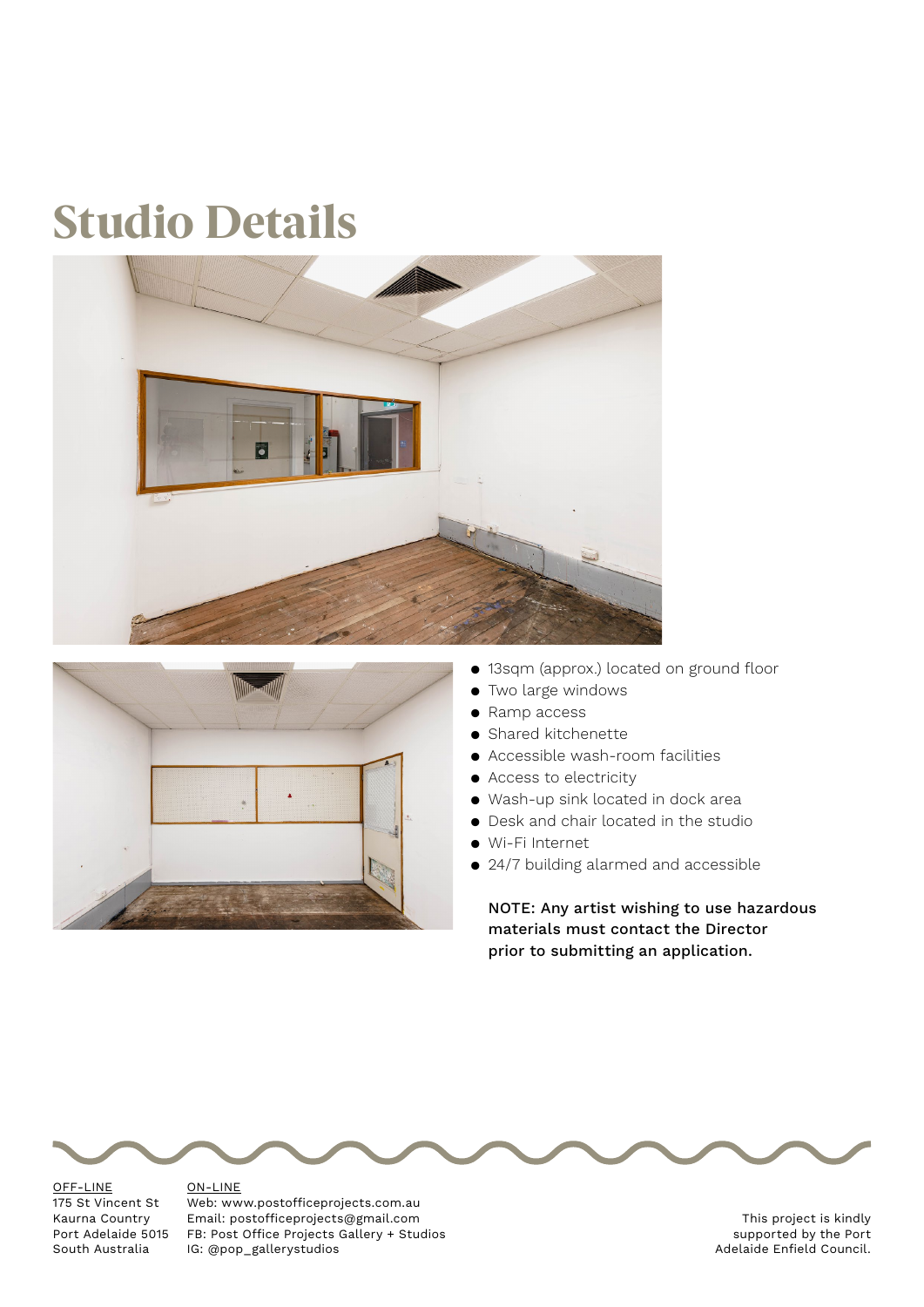

The applicant must:

- Be a resident of the City of Port Adelaide Enfield
- ⚫ Be 18 years and over
- Be a visual arts practitioner working in any medium, and at any stage of their career, including, but not limited to: painting, drawing, video and digital media, performance, curating, sculpture, photography, installation, textiles and writing.
- ⚫ Artistic Teams may apply, but are expected to work collaboratively while in the studio. All fees and residency time must be shared amongst the partners. A minimum of one artist from the team must reside in the City of Port Adelaide Enfield. A maximum of two keys will be presented to Artistic Teams.
- ⚫ Hold a minimum \$10 million public liability insurance.

#### CODE OF CONDUCT

Post Office Projects is a space that values respect, community, communication and experimentation. While we aim to create critical dialogue between our artists and audiences, we do so in a safe, accessible and welcoming space for all our communities and audiences. Any applications that contain artworks or behaviours that are threatening, demeaning or may isolate social, cultural, marginalised or racial groups will not be accepted. This includes sexism, homophobia, transphobia, classism and ableism. Any persons or exhibitions violating this code will be removed from the premises.

## **Applications**

Applications must include:

- Biography (max 300 words): Outlining your professional practice to date. If you are applying as an Artist Team, please include one biography that includes all your team members (max 500 words).
- ⚫ Artistic Statement (max 400 words): Describing your artistic practice including the mediums you work in and the ideas you explore through your work, what direction and ideas you will be working on throughout the Deep Dive Residency. It is anticipated that Artist Teams will be working collaboratively on a single project, therefore, one Artist Statement is required, outlining your collaborative practice.
- ⚫ How you will use the Deep Dive residency opportunity (max 300 words): Outline how you will use the Deep Dive residency to support your career and professional development.
- ⚫ Up to 10 images (maximum 10MB) or 5 mins video or sound (as a Vimeo/YouTube link). NOTE: Artistic Collaborations can include up to 20 images or 5 mins video or sound. Include your full name in ALL file names.
- ⚫ Artist CV (max 1 page)
- ⚫ Name and contact details for one professional referee.



OFF-LINE 175 St Vincent St Kaurna Country Port Adelaide 5015 South Australia

ON-LINE Web: www.postofficeprojects.com.au Email: postofficeprojects@gmail.com FB: Post Office Projects Gallery + Studios IG: @pop\_gallerystudios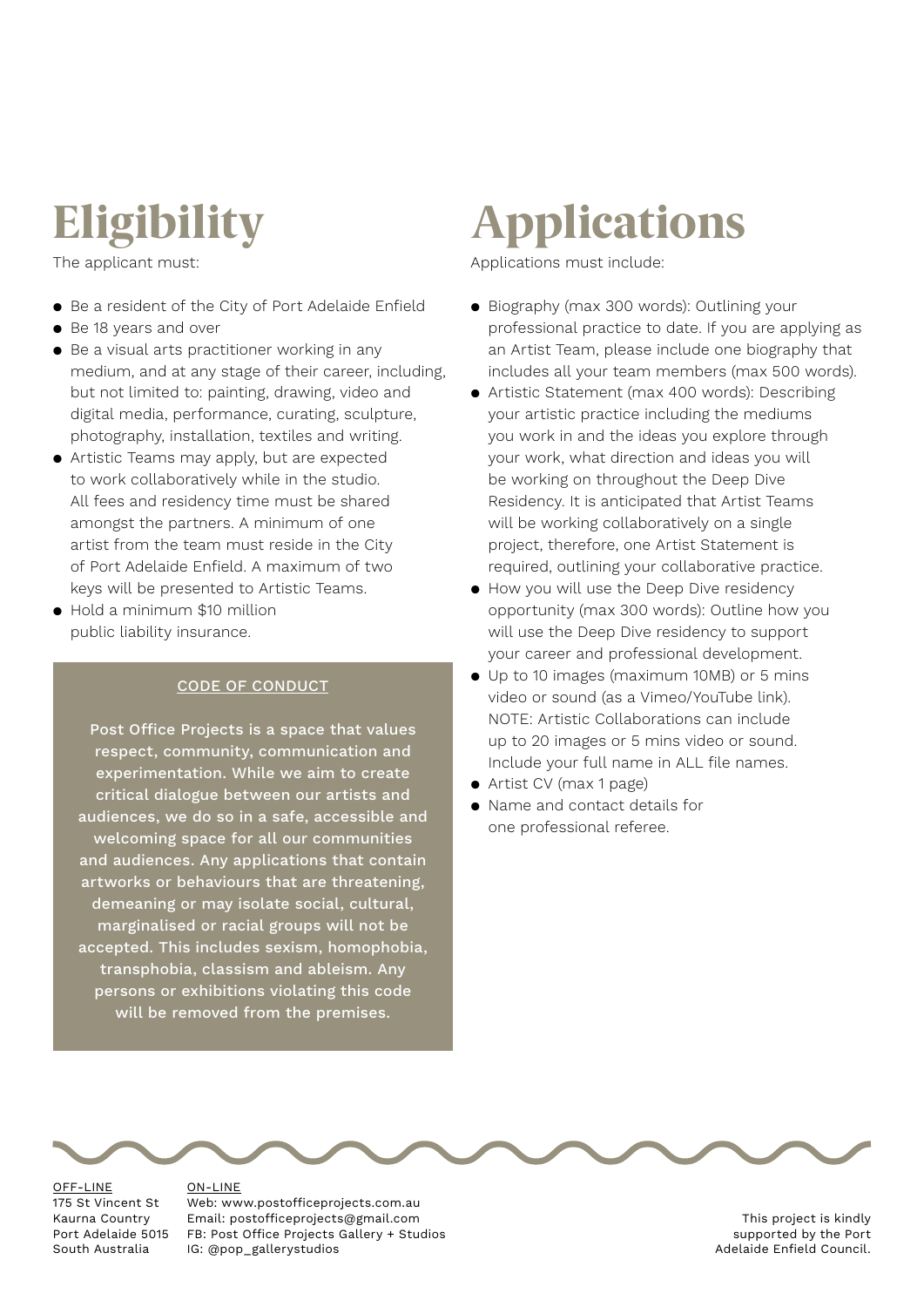### **Selection Criteria**

**Quality of presented recent work and/or works-in-progress**

**Demonstrated commitment to continuing and growing artistic and professional practice**

**Demonstrated understanding of the Deep Dive residency opportunity, and how it will further their career**

Submission forms can be found here: <https://www.postofficeprojects.com.au/eoi>

> Applications close at midnight Monday 11th of July, 2022.

Applications must be submitted through the submission form on the Post Office Projects website. Incomplete or late submissions will not be considered.

Submitting an application is not a guarantee of success. Incomplete applications, or applications not submitted by the deadline will not be assessed.

Applications will be assessed by a selection committee. The committee's decision will be final. Submitting an application is no guarantee of acceptance. Applicants will be notified of the outcome no later than Monday 1st of August, 2022.

Post Office Projects encourages applications from culturally diverse backgrounds. If there are any barriers to submitting an application or participating in the studio program please contact Director Eleanor Scicchitano to discuss this further. We are open to alternative application forms in order to facilitate applications.

Artists are strongly encouraged to contact the Post Office Projects Director to ask questions, discuss the available space and arranging a studio visit prior to submitting an application:

Eleanor Scicchitano postofficeprojects@gmail.com Subject: EOI Deep Dive Residency



OFF-LINE 175 St Vincent St Kaurna Country Port Adelaide 5015 South Australia

ON-LINE Web: www.postofficeprojects.com.au Email: postofficeprojects@gmail.com FB: Post Office Projects Gallery + Studios IG: @pop\_gallerystudios